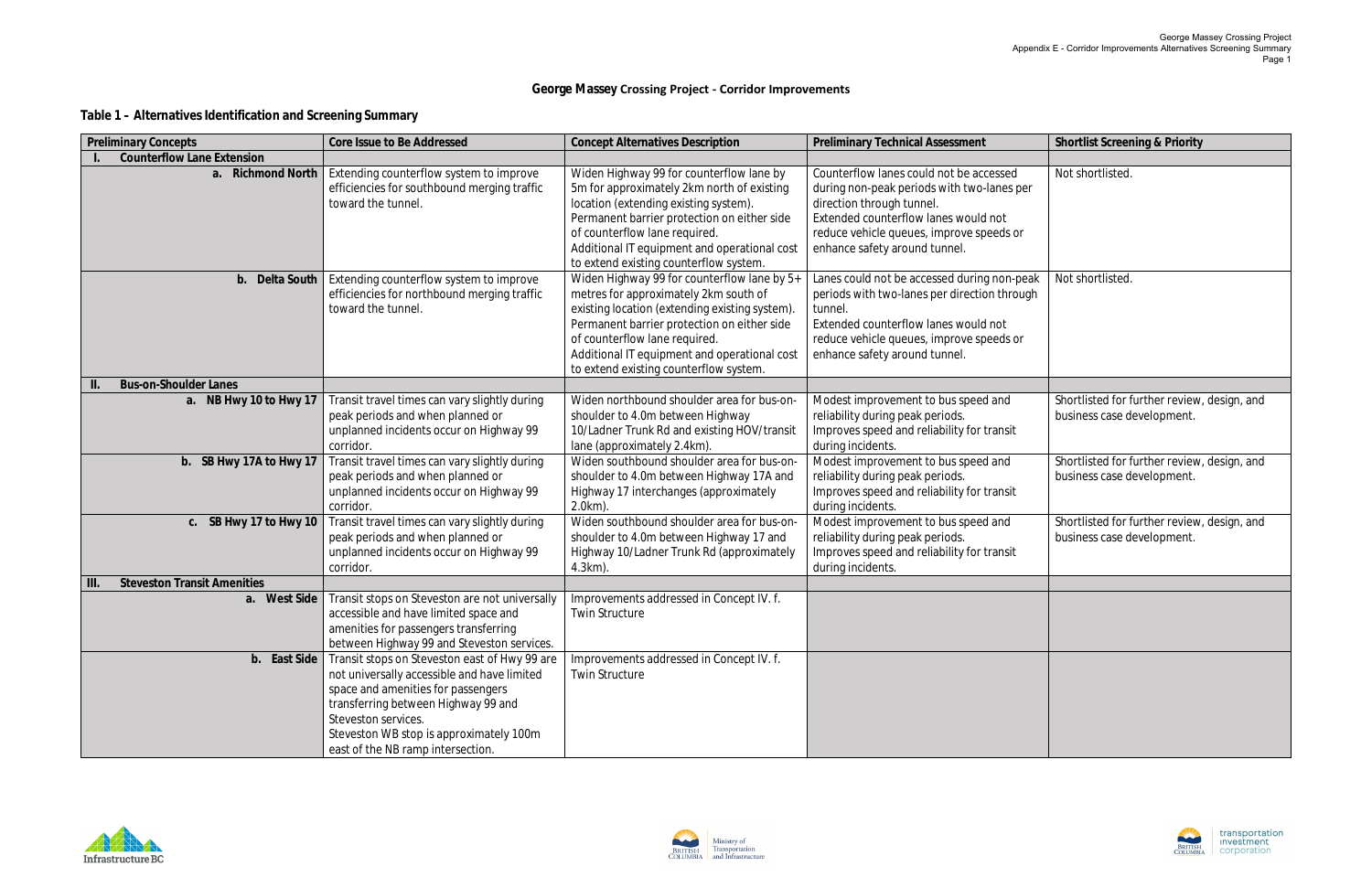**Table 1 – Alternatives Identification and Screening Summary (CONT'D)**



| Preliminary Concepts                                                                 | Core Issue to Be Addressed                                                                                                                                                                       | <b>Project Concept</b>                                                                                                                                                                                                                                                                    | <b>Technical Assessment</b>                                                                                                                                                                                                                                                                                                                                                              | Shortlist Screening & Priority                                                                                                |
|--------------------------------------------------------------------------------------|--------------------------------------------------------------------------------------------------------------------------------------------------------------------------------------------------|-------------------------------------------------------------------------------------------------------------------------------------------------------------------------------------------------------------------------------------------------------------------------------------------|------------------------------------------------------------------------------------------------------------------------------------------------------------------------------------------------------------------------------------------------------------------------------------------------------------------------------------------------------------------------------------------|-------------------------------------------------------------------------------------------------------------------------------|
| IV.<br>Steveston Interchange Improvements                                            |                                                                                                                                                                                                  |                                                                                                                                                                                                                                                                                           |                                                                                                                                                                                                                                                                                                                                                                                          |                                                                                                                               |
| a. Rice Mill Rd NB On-ramp to Hwy 99                                                 | Improving mobility through the Steveston<br>Interchange for non-tunnel traffic.<br>Improve access to industrial areas west of<br>Highway 99.                                                     | Municipal road upgrades required to Rice Mill<br>Road cross-section from No.5 Rd to on-ramp.<br>NB on-ramp weave with Steveston off-ramp<br>requires extension of Rice Mill on-ramp to<br>Steveston on-ramp.<br>New Rice Mill Rd on-ramp and widening off-<br>ramp at Steveston required. | Moderate traffic diversion from Steveston Hwy to use<br>NB on-ramp & moderate relief to mobility on<br>Steveston Interchange area.<br>Merging / weaving challenges with Steveston off-ramp<br>traffic may further reduce mobility, increase queues,<br>reduce safety for highway.<br>Increases traffic volumes and delays at the Steveston<br>northbound ramp intersection.              | Not shortlisted.<br>Core issues are addressed with Concept<br>IV. f. Twin Structure.                                          |
| b. Hwy 99 SB off-ramp to Rice Mill Rd                                                | Improving mobility through the Steveston<br>Interchange for non-tunnel traffic.<br>Improving access to industrial areas west of<br>Highway 99 and south of Steveston Highway.                    | Municipal road upgrades required to Rice Mill Rd<br>cross-section from No.5 Rd to off-ramp.<br>Requires widening and extending Steveston on-<br>ramp to accommodate weave with Rice Mill Rd<br>off-ramp traffic.                                                                          | Limited traffic diversion from Steveston Hwy to use<br>new SB off-ramp at Rice Mill Rd & limited mobility<br>relief to Steveston Highway.<br>Requires weave for on-ramp traffic and transit at<br>Steveston with off-ramp at Rice Mill Rd in short<br>distance (less than 400m).<br>Potential impacts from widening on red-coded<br>streams on west side of existing Steveston on-ramps. | Not shortlisted.<br>Core issues are addressed with Concept<br>IV. f. Twin Structure issues.                                   |
| c. Improve SB Off-ramp Laning                                                        | Limited storage for SB left-turn traffic impacts<br>SB right-turn traffic at the off-ramp.                                                                                                       | Provide additional storage for SBLT.<br>See Concept IV. f. Twin Structure                                                                                                                                                                                                                 |                                                                                                                                                                                                                                                                                                                                                                                          |                                                                                                                               |
| d. Improve SB On-ramp Laning                                                         | SB on-ramp traffic backs up onto Steveston<br>Highway during morning and afternoon<br>peaks.                                                                                                     | Widen southbound on-ramp to accommodate<br>two lanes, extend merge area, and convert lanes<br>on Steveston to support two approach lanes<br>toward SB on-ramp.                                                                                                                            | Widening SB on-ramp would impact adjacent red-<br>coded stream.<br>No mobility benefit but provides additional 50m or so<br>of storage for vehicle queues on highway rather than<br>along Steveston.                                                                                                                                                                                     | Not shortlisted.                                                                                                              |
| e. NB Off-ramp Loop Ramp                                                             | Delays and vehicle queues for NB off-ramp<br>impacting Highway 99 traffic during morning<br>peak.                                                                                                | Convert NB left-turn off-ramp to loop ramp on<br>the NE quadrant of the Interchange.                                                                                                                                                                                                      | Reduces delays and queues exiting highway.<br>Overall requires replacement of Steveston Overpass<br>to accommodate EB to NB left-turn lane and WB<br>traffic demands from loop ramp and Steveston<br>Highway.<br>Significant private property / ALR lands required.                                                                                                                      | Not shortlisted.<br>Option IV. f. Twin Structure addresses<br>core issues.                                                    |
| Twin Structure & Ramp                                                                | Improving mobility through the Steveston<br>Intersection Improvements   Interchange for non-tunnel traffic.<br>Improve access to commercial and industrial<br>areas east and west of Highway 99. | Twin structure to support 2 WB lanes, 1 WB left-<br>turn lane, and 2 EB lanes.<br>Incorporates SB off-ramp, SB on-ramp & NB off-<br>ramp treatments (IV. c., d., & e.)<br>Incorporates transit amenities (III. a. & b.)<br>Multi-use pathway for pedestrians and cyclists.                | Addresses current and forecast 2050 mobility and<br>vehicle queuing for Highway 99 traffic at Steveston<br>and east-west across Richmond.<br>Supports improved transit stops, amenities and<br>access.<br>Improves mobility without changes to the tunnel and<br>supports forecast growth with planned crossing<br>capacity.                                                             | Shortlisted for further review, design, and<br>business case development.                                                     |
| g. SB Transit Merge Extension                                                        | Potential of extending the SB merge for<br>transit vehicles toward tunnel may further<br>improve reliability.                                                                                    | Extend SB merge lane for buses slightly closer to<br>the tunnel entry.                                                                                                                                                                                                                    | Does not improve mobility or reliability for transit<br>since crossing speeds increase once merged.                                                                                                                                                                                                                                                                                      | Not shortlisted.<br>Considered lower priority by agency<br>stakeholders.                                                      |
| Highway 99 SB HOV Merge / Transit<br>Bypass Lane (north of Steveston<br>Interchange) | SB HOV / EVs on Highway 99 merge with GP<br>traffic north of Steveston. Delays or queues<br>to merge impact transit speeds and<br>reliability.                                                   | Separate SB HOV / EV merge lane with bus<br>bypass lane.                                                                                                                                                                                                                                  | Improvement would moderately reduce delays and<br>improve reliability for transit.                                                                                                                                                                                                                                                                                                       | Shortlisted for consideration with<br>direction on available funding.<br>Considered lower priority by agency<br>stakeholders. |